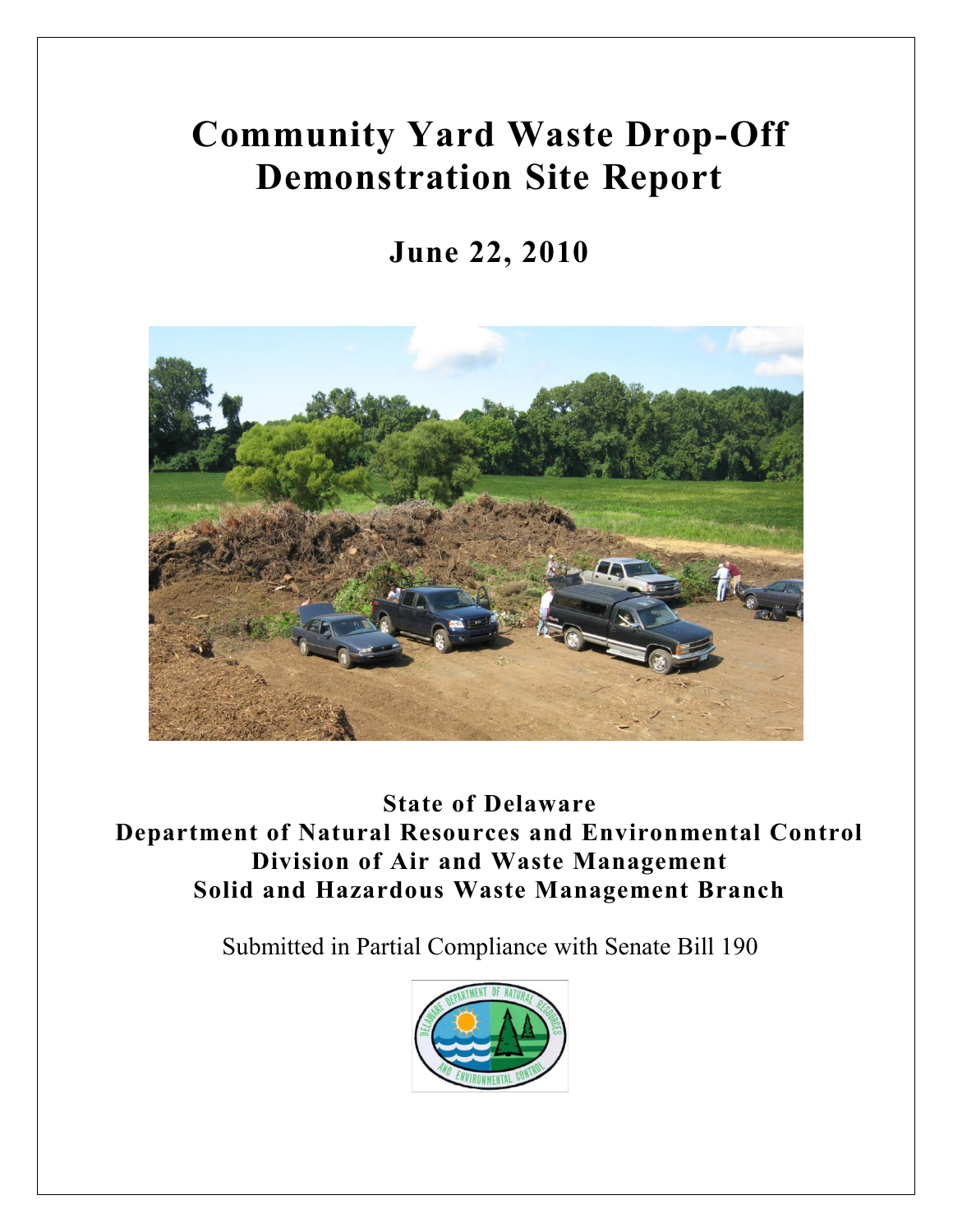# *Community Yard Waste Drop-Off Demonstration Site Report*

**Presented to: The 145th General Assembly Pursuant to S.B. 190**

**State of Delaware**

**Prepared by: Delaware Department of Natural Resources and Environmental Control Division of Air and Waste Management Solid and Hazardous Waste Management Branch**

**Contact: James D. Short, Environmental Scientist Phone: 302-739-9403**

**DNREC wishes to express sincere appreciation to the many dedicated and hard-working employees of DelDOT/DART, DSWA, and the Divisions of Parks and Recreation, Soil and Water as well as Air and Waste Management who have made these initial steps toward greater recycling possible.**

Cover: Residents dropping off yard waste at the Polly Drummond Site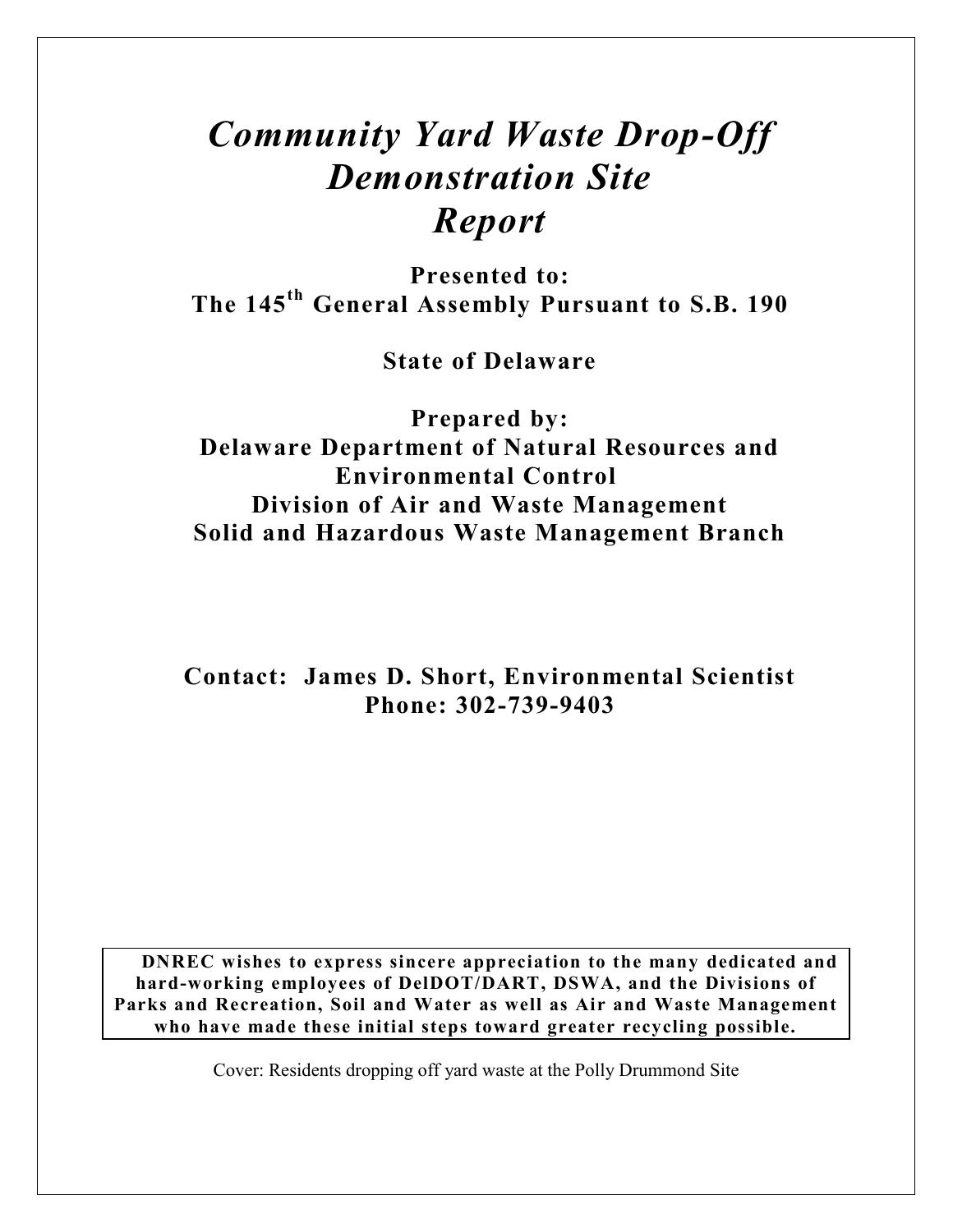# *Community Yard Waste Drop-Off Demonstration Site Report*

## **Table of Contents**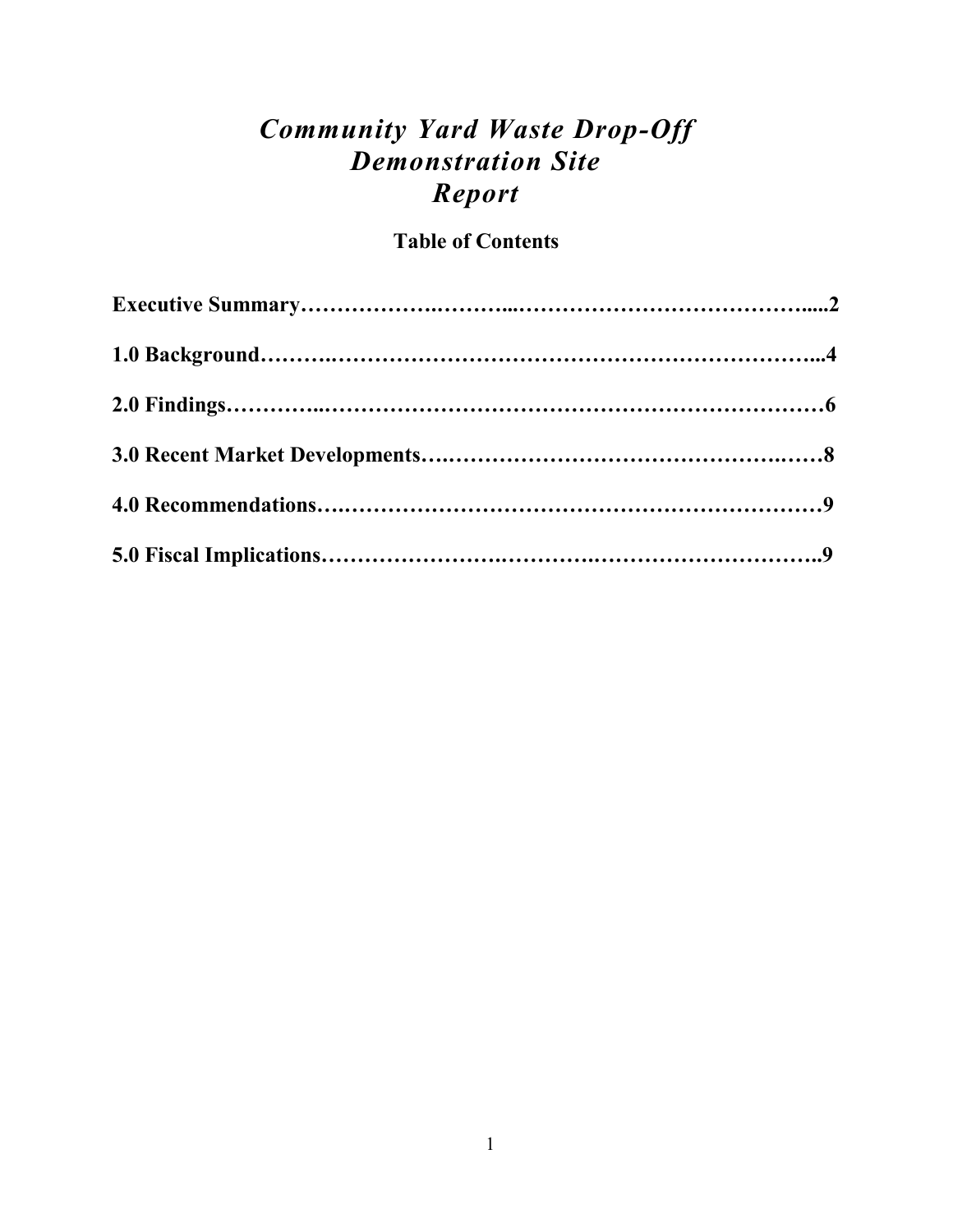### **Executive Summary**

The Department of Natural Resources and Environmental Control (DNREC) established three Community Yard Waste Drop-Off/Mulch Pick-up Demonstration Sites in northern New Castle County between July 2007 and February 2008. In compliance with the ban on yard waste in the northern New Castle County (aka Cherry Island) Landfill, DNREC established these sites to provide an additional option for residents to dispose of yard waste. As expected, based on decades of experience with similar sites in other states, these yard waste sites continue to provide a popular option for residents. However, the tonnage of yard waste at these three sites accounted for only about twenty percent of the yard waste generated in northern New Castle County.

The benefits of diverting yard waste from disposal include:

- conserving capacity in Delaware's largest landfill which is located in the most densely populated county, and
- maintaining relatively low solid waste disposal costs for as long as possible, and
- conserving natural resources, and
- reducing green house gas emissions, and
- promoting a conservation ethic and creating opportunities for resource management jobs that formerly did not exist.

The value of each foot of disposal, i.e. "air space", created by the \$90 million expansion of the Cherry Island Landfill is approximately \$4 million per foot. Given that yard waste comprises approximately 23 percent of residential solid waste, recycling yard waste instead of landfilling has clear economic value as well as environmental benefits. Another benefit of diverting yard waste is that it is generally considered the easiest first step in a more comprehensive recycling program due to the relative ease with which yard waste can be recycled with widely available expertise and equipment.

The cost of recycling yard waste must also be considered. Obtaining real-world operational costs information was one of the purposes of establishing these community yard waste demonstration sites. We have found that the costs for mulching the yard waste and regular maintenance (e.g., "push backs" to clear the pad of low density yard waste delivered by residents into a larger consolidated storage pile prior to grinding) is at least \$150,000 per year, not including DNREC staff time costs or occasional disposal of non-yard waste solid waste items. Options for mitigating these costs are included in this report.

The funding to establish and operate these sites has been paid by DNREC using "Penalty Funds," which are limited in that they are derived from enforcement penalties paid by violators of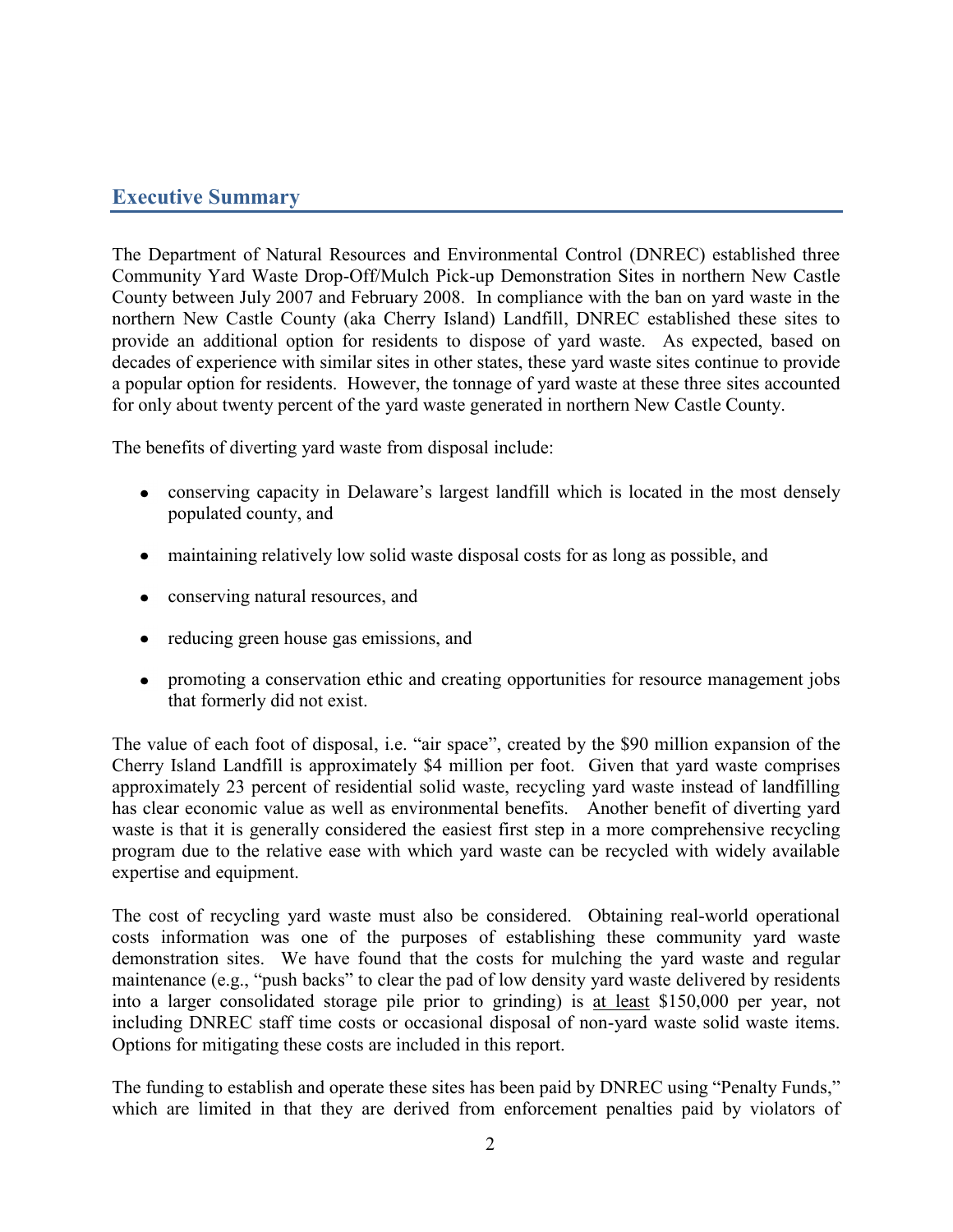environmental laws. The expectation was that Penalty Funds would only be used to open the yard waste sites because sustained long-term operational funding would otherwise be provided. However, funding dedicated to the yard waste has not been provided and at this point in time none is anticipated.

The Department's Penalty Fund policy clearly states the intent is to support short term projects with clearly defined objectives and end dates and that the Penalty Fund should not be used for routine operating costs. For this reason, legislators expressed concern that DNREC would shut down the three demonstration community yard waste sites, given the lack of funding. Accordingly in 2009, the General Assembly passed Section 79 of S.B. 190, which stipulated:

Section 79. Yard Waste Drop Sites. It is the intent of the General Assembly that all yard waste drop sites in New Castle County remain operational unless otherwise directed by the General Assembly. The Department of Natural Resources shall conduct public hearings on and submit a plan for maintaining operations of the yard waste drop sites to the General Assembly by May 2010. The Department shall relocate the yard waste disposal site currently located at the Cauffiel Estate to a new location suitable for residents within the surrounding area.

As directed, the Department has kept the Polly Drummond and DART yard waste sites open, has made arrangements for closure of Brandywine Hundred on June 27, 2010, and is actively pursuing a suitable alternate location. Also, as required by SB 190 DNREC conducted a public meeting on the closure of this yard waste site on April 27, 2010. A summary of the comments can be found in Section 2 of this report.

In summary, while the Department has been fortunate to further reduce operational costs as a result of the current high demand for mulch, the Department's first recommendation is still to privatize operation of the yard waste sites to the extent possible. As originally required the Department will keep the yard waste sites operational "for as long as feasible." However, there may come a point in time where the Penalty Fund simply can no longer sustain the yard waste sites and closure will be the only remaining option.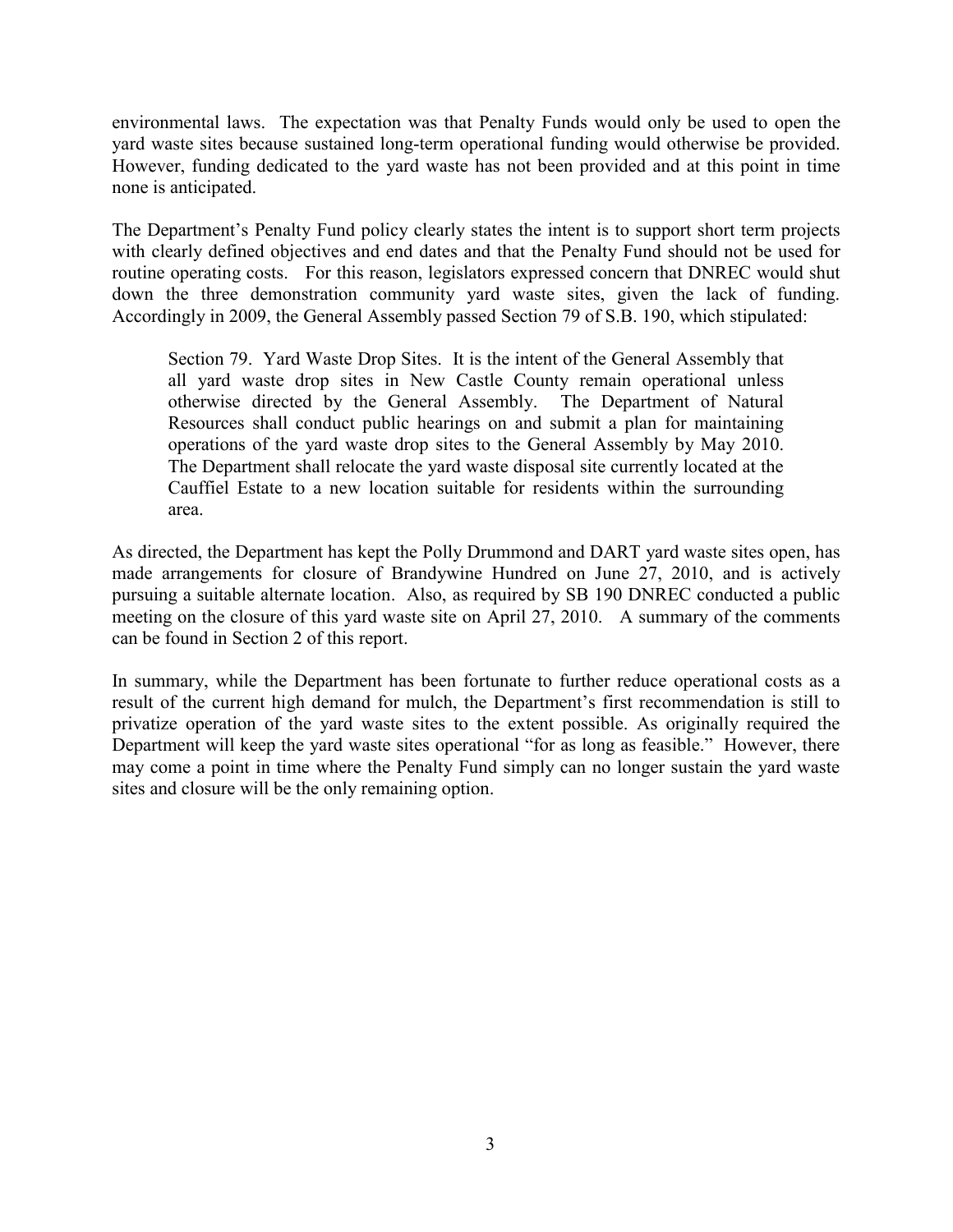### **Community Yard Waste Drop-Off Demonstration Site Report**

#### **1.0 Background**

On January 6, 2006 DNREC issued DSWA permit SW-06/01 for the Northern Solid Waste Management Center (aka Cherry Island Landfill (CIL)) that, for the first time, included a ban on the disposal of yard waste in the landfill. DNREC imposed this condition for several important reasons:

- The CIL is the state's largest landfill in the most densely populated county and the landfill with the least amount of remaining available capacity.
- $\bullet$  The permit for expansion of the CIL was explicitly issued as a "terminal" permit  $-i.e.,$  it would be the last permit issued for this landfill site and that when the additional 23 feet of "air space" capacity is used up, the landfill would need to close and no additional permit applications would be submitted for consideration at this landfill. Therefore conservation of the remaining landfill capacity through greater recycling is critical.
- To replace the CIL with another landfill at an alternate location in northern New Castle County will cost at least \$100 million in today's dollars and may not even be possible based on landfill citing criteria.
- Yard waste constitutes approximately ten percent of the waste disposed in CIL (23) percent of residential solid waste). By imposing the yard waste ban, the CIL disposal rate is effectively reduced by ten percent. Additional recycling measures, such as expanded residential curbside and commercial recycling, have the potential to reduce the CIL disposal rate by an even greater percentage.
- For these reasons conserving CIL disposal capacity is paramount to maintaining the lowest possible waste disposal costs for the residents of northern New Castle County.
- By diverting the yard waste from disposal, we are not only conserving valuable landfill space, we are conserving a valuable natural resource, saving energy, reducing greenhouse gas emissions and promoting the economy by creating the opportunity for resource management jobs that formerly did not exist in Delaware.

The 2006 CIL permit condition indicated that the yard waste ban was to take effect January 1, 2007. Given the concerns expressed by some members of the General Assembly about the number of options available and costs to the public to manage their yard waste, and at least one effort via HB 1 in 2007 to void the permit condition, DNREC indicated it would delay enforcement of the yard waste ban until January 1, 2008. In response to these concerns the  $144<sup>th</sup>$ General Assembly issued Senate Joint Resolution 2 which, among other things, required delaying enforcement of the yard waste ban until January 24, 2008, and that DNREC and DSWA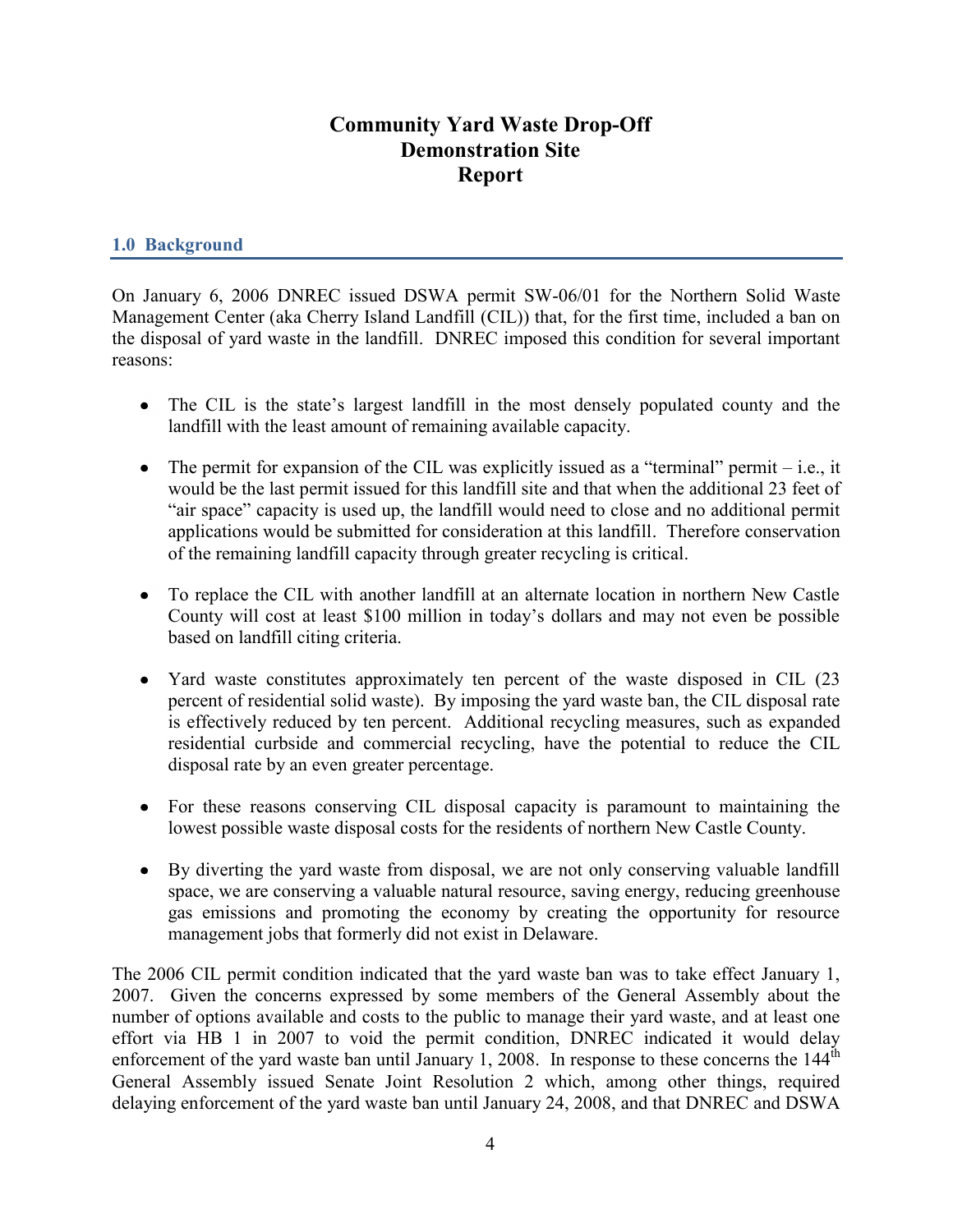shall work with all necessary partners to open and operate, as long as feasible, at least three demonstration community yard waste sites which shall be available to the public for disposal and recovery of residential yard waste.

In concert with these requirements, enforcement of the ban was delayed and between July 2007 and February 2008 by using money from the DNREC Penalty Fund, DNREC's Division of Air and Waste Management opened three Community Yard Waste Demonstration sites; one at the DART facility near Bear, one at the Polly Drummond Hill site near Newark and one at the Brandywine Hundred site north of Wilmington, respectively, as shown below.

#### **LOCATIONS OF DNREC COMMUNITY YARD WASTE DEMONSTRATION SITES**



These successful yard waste recycling demonstration sites would not have been possible without the ongoing support and joint cooperation of:

• DELDOT DTC which allowed the DART site on their property, and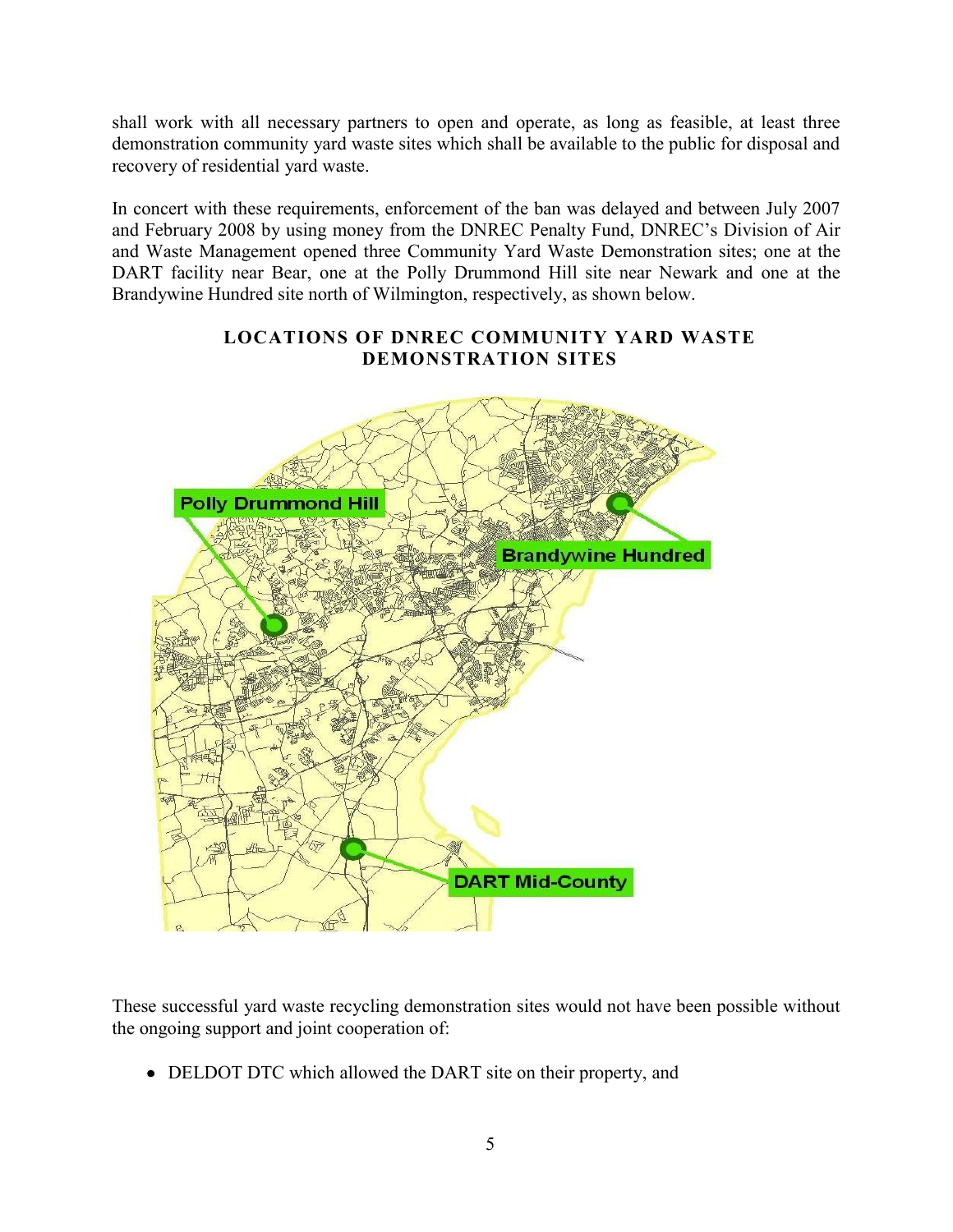- DNREC's Division of Parks and Recreation which allowed both the Polly Drummond and Brandywine Hundred yard waste demonstration sites on their property<sup>i</sup>, and
- DELDOT Canal and North Districts for site construction and on-going maintenance at all three sites, and
- DNREC's Division of Soil and Water for fence construction at the DART and Polly Drummond sites, and
- DSWA for on-going trash removal at all three sites, and
- DNREC's Environmental Crimes Unit for periodic video and enforcement surveillance.

It is also important to note that DNREC's operational costs, which will be discussed subsequently in greater detail, would be much higher without the assistance of these agencies.

#### **2.0 Findings**

 $\overline{\phantom{a}}$ 

Percentage of Yard Waste Managed at Sites: Overall the sites have been very successful and popular with the citizens that take advantage of them. It is estimated that nearly 30,000 northern New Castle County households take advantage of these yard waste drop-off sites. Collectively all three sites generate about 25,000 to 30,000 cubic yards of mulch per year. This amount of yard waste equals about 10,000 tons of material or several hundred semi-truck loads. According to DSWA's most recent Waste Characterization study, almost ten percent of the waste going into the Cherry Island Landfill prior to the ban was yard waste. That equates to about 50,000 tons of yard waste per year. Therefore, approximately fifteen to twenty percent of all yard waste is being managed at the yard waste sites. The remaining eighty percent of the yard waste is either being managed by the homeowners on their own property via mulching and/or composting or it is being managed at alternate locations by landscapers and/or waste haulers.

Oversight Required for Non-Yard Waste Items: While the majority of the public is compliant with yard waste site usage requirements there are on-going problems with residents and contractors that are leaving entire bags of yard waste as opposed to emptying their bags as required. Of even greater concern, some are using the sites for disposal of trash and construction and demolition wastes. This not only comes at a cost to DSWA to remove the trash, but it has a negative aesthetic impact, attracts more waste, and decreases the quality of the mulch. (It is important to note that there is no evidence of any disposal of any hazardous substances at any of the sites.) Oversight, by some means, is paramount to addressing and preventing these problems. Recently a Request for Proposal (RFP) has been issued in an attempt to reduce costs and to provide greater oversight thereby reducing the occurrence of these types of problems. The initial responses look favorable and the Department expects to select a contractor in July 2010.

Contractual Costs for Operations: Grinding yard waste into mulch, pad clearing and site maintenance at all three sites was approximately \$150,000 per year and would have been even higher had it been necessary to continue under the most recent grinding cost structure. However,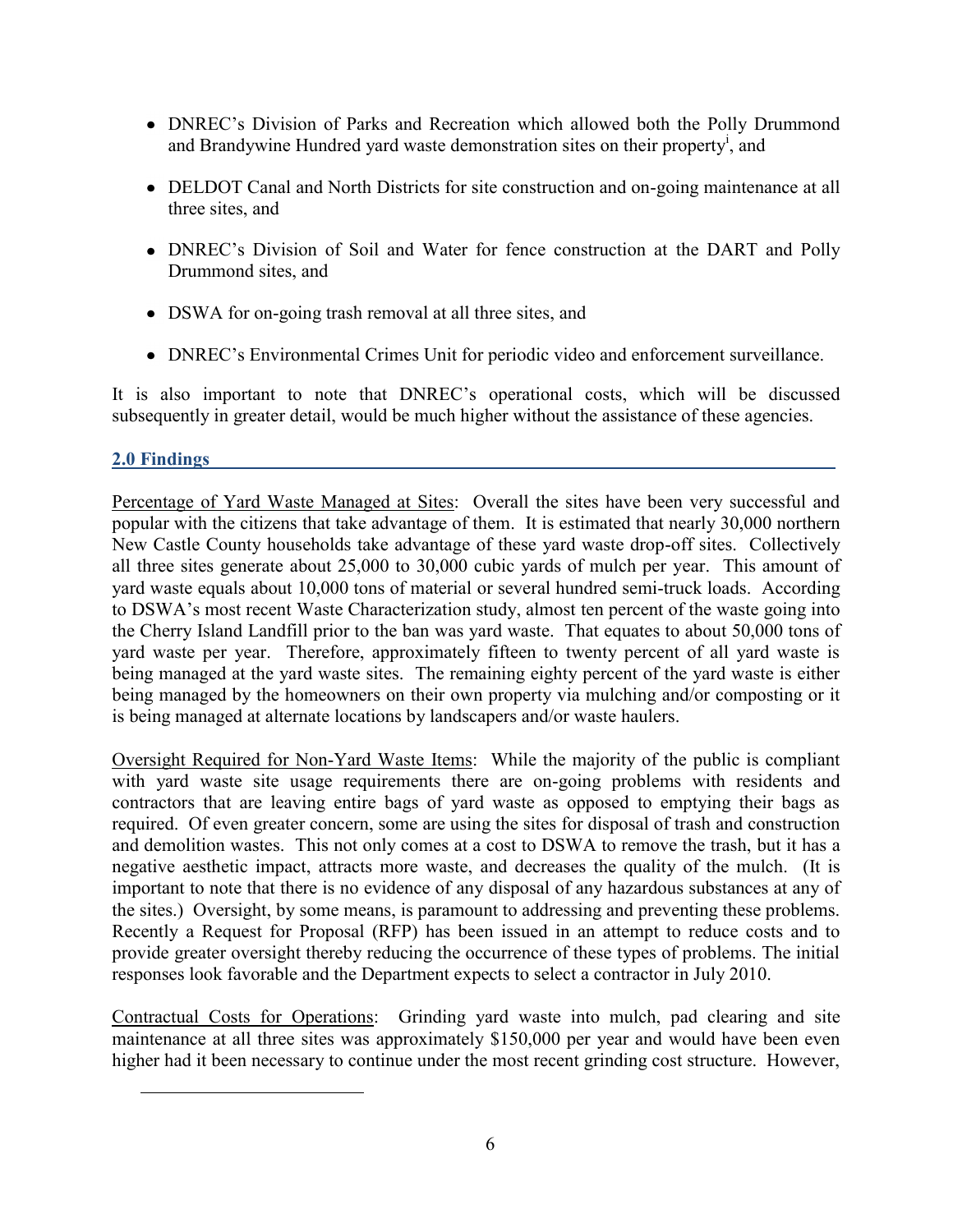due to increased demand for mulch in the private sector we have been successful in eliminating our greatest operational expense by exchanging the cost of grinding for the mulch and thereby saving at least \$100,000 per year. Via the previously mentioned RFP it appears the Department will be successful in reducing these costs even further by using the value of the mulch to likewise eliminate pad clearing and minor maintenance costs. On the negative side, this option leaves no free mulch for the public. However, this is only a one year agreement and how long these market conditions will exist is an unknown. If it becomes necessary to once again pay for grinding, pad clearing and maintenance, operational costs will increase substantially. Under these circumstances it will be impossible for DNREC to keep these sites open without a dedicated source of funding.

Staff Costs: Additionally, what must also be acknowledged is that the operations costs are exclusive of DNREC's staff costs to manage these sites and these costs are formidable. We strongly agree yard waste diversion is an important aspect of the state's waste diversion goals and these sites are an important aspect of establishing yard waste diversion. However, it is important to note that at least an additional \$100,000 per year are incurred by the DNREC in the form of administrative, technical and managerial staff time to keep these sites operational under the current conditions. While we believe this staff demand will be reduced with the recent agreements proposed via the RFP, we would be remiss if we did not point out that these staff resources could and should be addressing other waste diversion issues in addition to yard waste.

Penalty Fund: DNREC, at the request of New Castle County legislators, opened these sites using Penalty Fund money on the supposition that recycling legislation (HB 159), inclusive of a dedicated source of funding, would pass and provide not only a dedicated source of recycling funding, but also long term financial support for proper operation of the yard waste sites. That did not happen. As such, the Department has had to continue to support these sites out of the Penalty Fund. This is neither sustainable nor advisable. The Department's Penalty Fund policy clearly states the intent is to support short term projects with clearly defined objectives and end dates and that the Penalty Fund is not to be used for routine operating costs. The Penalty Fund cannot serve as an endless or dedicated funding source for the yard waste sites and an appropriate source of secured funding must be attained for this activity to continue on a long term basis.

In the interest of keeping the yard waste sites open Section 79 of SB 190 stipulated:

Section 79. Yard Waste Drop Sites. It is the intent of the General Assembly that all yard waste drop sites in New Castle County remain operational unless otherwise directed by the General Assembly. The Department of Natural Resources shall conduct public hearings on and submit a plan for maintaining operations of the yard waste drop sites to the General Assembly by May 2010. The Department shall relocate the yard waste disposal site currently located at the Cauffiel Estate to a new location suitable for residents within the surrounding area.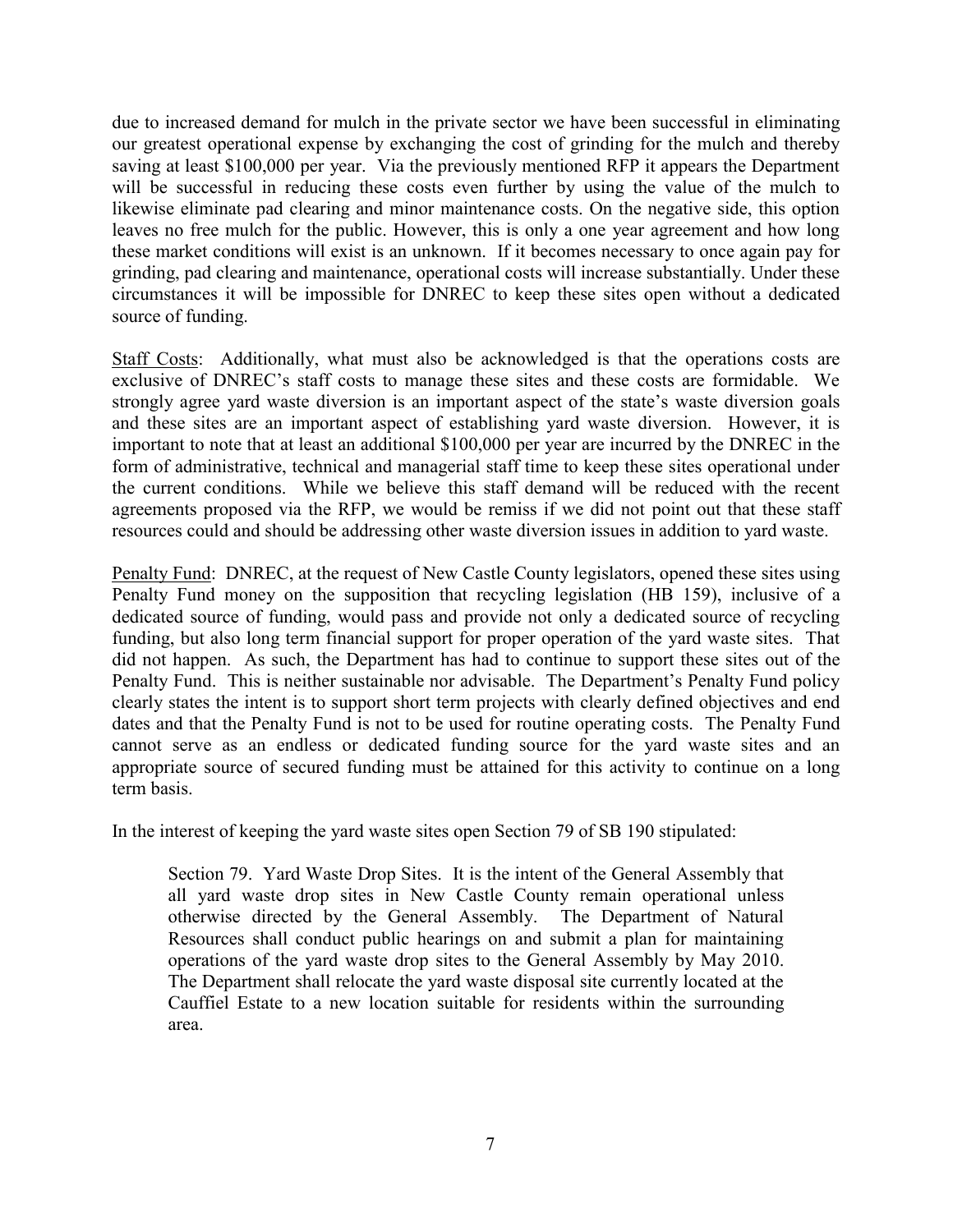As directed, the Department has kept the yard waste sites open and as required by SB 190, a public yard waste meeting regarding the Brandywine Hundred site was held on April 27, 2010 to discuss closure and relocation of that site.

Public Comments: Over 125 people in the Brandywine Hundred area took the time to express their thoughts and concerns on this issue. There were approximately 100 participants at the April 27, 2010, Brandywine Hundred meeting. In addition to the comments received at the public meeting, the Department also received nearly twenty-five (25) letters, emails and phone calls (copies are available upon request).

There were objections related to noise and dust from some residents of Delaire, which is a development adjacent to the Brandywine Hundred site. Some of the Delaire residents have expressed a desire that the site be relocated and as directed by SB 190 those efforts are under way and the existing site will close by June 27, 2010. The Department is well aware of these concerns and is actively pursuing an alternate yard waste drop-off location for the residence of the Brandywine Hundred Area.

In summary, the comments received were overwhelmingly supportive of keeping the yard waste sites open. The yard waste program has been characterized by the vast majority as a worthwhile public service, convenient, and an aspect of recycling in Delaware that is long overdue. One participant at the Brandywine Hundred meeting was quoted as saying "This time the state got it right, keep doing what you're doing" with supporting applause from the audience. This being said, the audience was also aware of the concerns expressed by nearby residents of the Brandywine Hundred Site as mentioned above and was supportive of its closure provided an alternate location is established in a timely fashion.

#### **3.0 Recent Market Developments and Implications for Yard Waste Management.**

Due to an increase in demand for woody and green waste to make mulch and compost, there is growing private sector interest in the yard waste from these sites. As such, the opportunity to privatize and/or develop private/public partnerships is worthy of evaluation for the following reasons:

- 1. The sites could be staffed and as such the problems with dumping of inappropriate materials would be virtually eliminated.
- 2. Several mulch businesses have expressed an interest in managing the yard waste sites and/or acquiring the yard waste from homeowners free of charge. If these types of arrangement can be sufficiently duplicated throughout the county, the DNREC yard waste sites could close. This would remove a substantial financial and staff resource burden from the Department and address the concerns expressed by some neighboring the sites while still providing the public a place to deposit yard waste potentially free of charge.